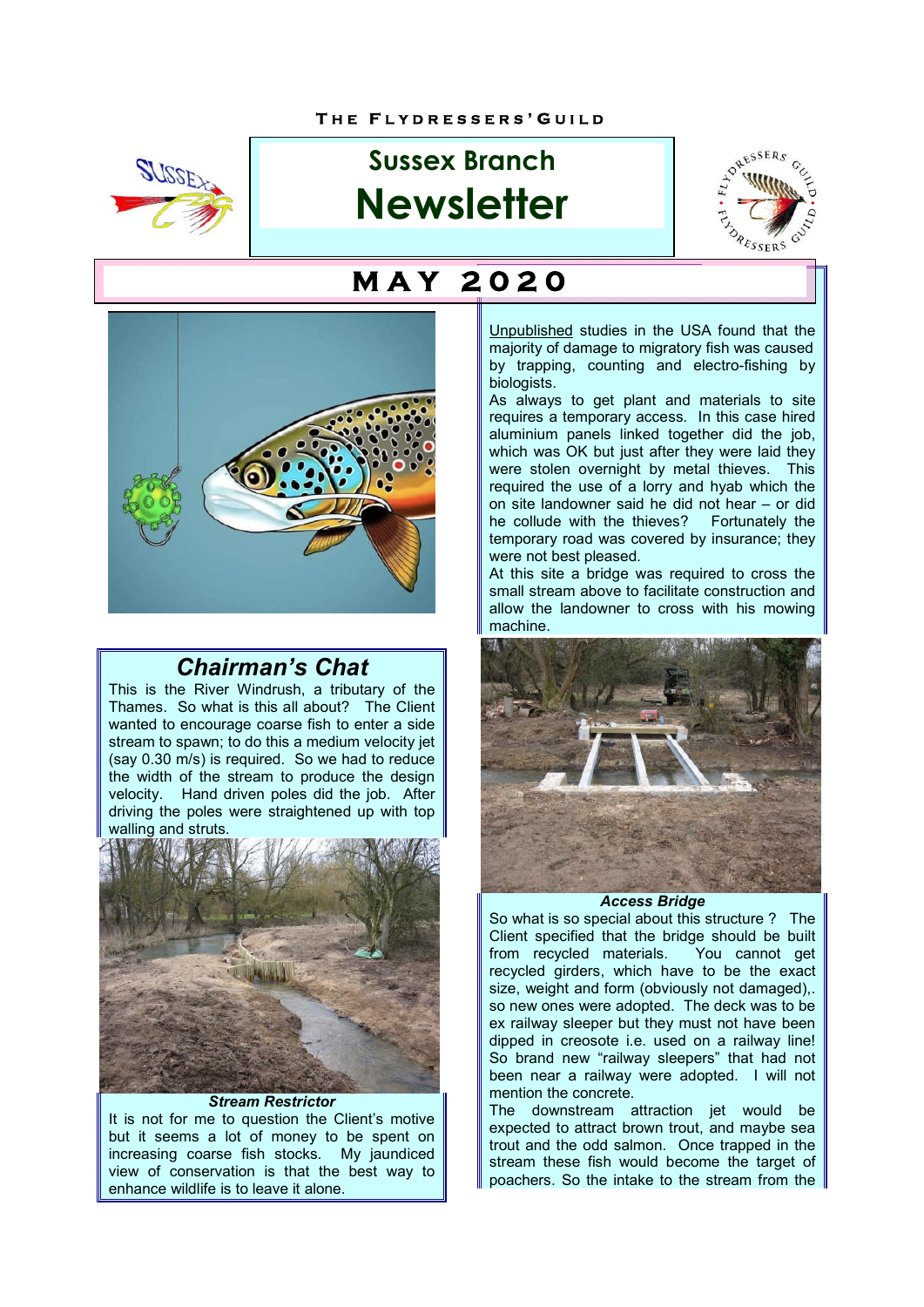River Windrush would require a secure fish pass.



*Bottom Baffle Fish Pass and Overflow Weir* So what is so special about this ? Unfortunately the Client had a change of staff at the end of the contract and their representative turned out to be a young lady who wished to stamp her authority on the job. This always pleases me. Anyway she demanded to know why we were building an unnecessary fish pass – I had to point out that the Client's Brief called for a pass and if we did not build an overflow structure the river bank would breach and the River Windrush would change course and flood the adjacent land and drain the downstream water mill.

My wife's vulnerable condition due to cancer treatment means that I am also in lock down for twelve weeks, which leaves me with sufficient time on my hands to write this long meandering Chat.

 *Tony W*

#### *The Chairman's covering e-mail:*

**Di and I are in 12 week lock down due to Di's cancer treatment, including removal of her spleen. I planned to tie lots of flies but Di found lots of "little" jobs for me and of course I have to get rid of all the business paraphernalia. The I of W job is finished at last but the Expert Witness job in Scotland has raised its ugly head again causing me more grief.**

**Regards**

#### **Tony**

#### **(Moribund Chairman)**

I think that I am packing up at just the right time. A number of large Consultants are getting into the game (I will be in Court against one in Edinburgh soon); another problem is that fish passes are not essential like for instance, petrol or food – so when the EA is under financial pressure, capital schemes are cut - anyway I had a good 30 years in the game, some say I started it.

## **NEW TROPHIES**



In our list of trophies won last month, I omitted to include the two fine cups generously donated by Peter Winder for best bag and best fish at the Christmas Outing. The 2019 winners were:

#### **Branch Christmas Outing 2019**

#### **Best fish**

Peter Winder 4 lb 7 oz<br>John Plowman 3 lb 2 oz John Plowman

#### **Best bag**

Peter Winder 11 lb 5oz<br>Cliff Brown 7 lb 12 oz Cliff Brown

#### **JOHN PLOWMAN A wooden priest – a lesson in woodworking**

For the past week I have been making a priest and photographing and explaining each stage. The finished document runs to 4 pages and includes 19 photos (*and is now included in this Newsletter – Ed.)*

We are both well but because Merrill's drug regime suppresses her immune system she is on the very high risk list. This means she is totally house bound for at least 12 weeks and I have to take very special precautions. Separate bedrooms and bathrooms. Door and cupboard handles wiped down with ethanol or bleach, a box outside the front door for all letters and small packages. The good news is that I am allowed to visit my allotment one day a week. All shopping has to be done on line. Hence the need for lots of woodwork! Do you need any more trophies made?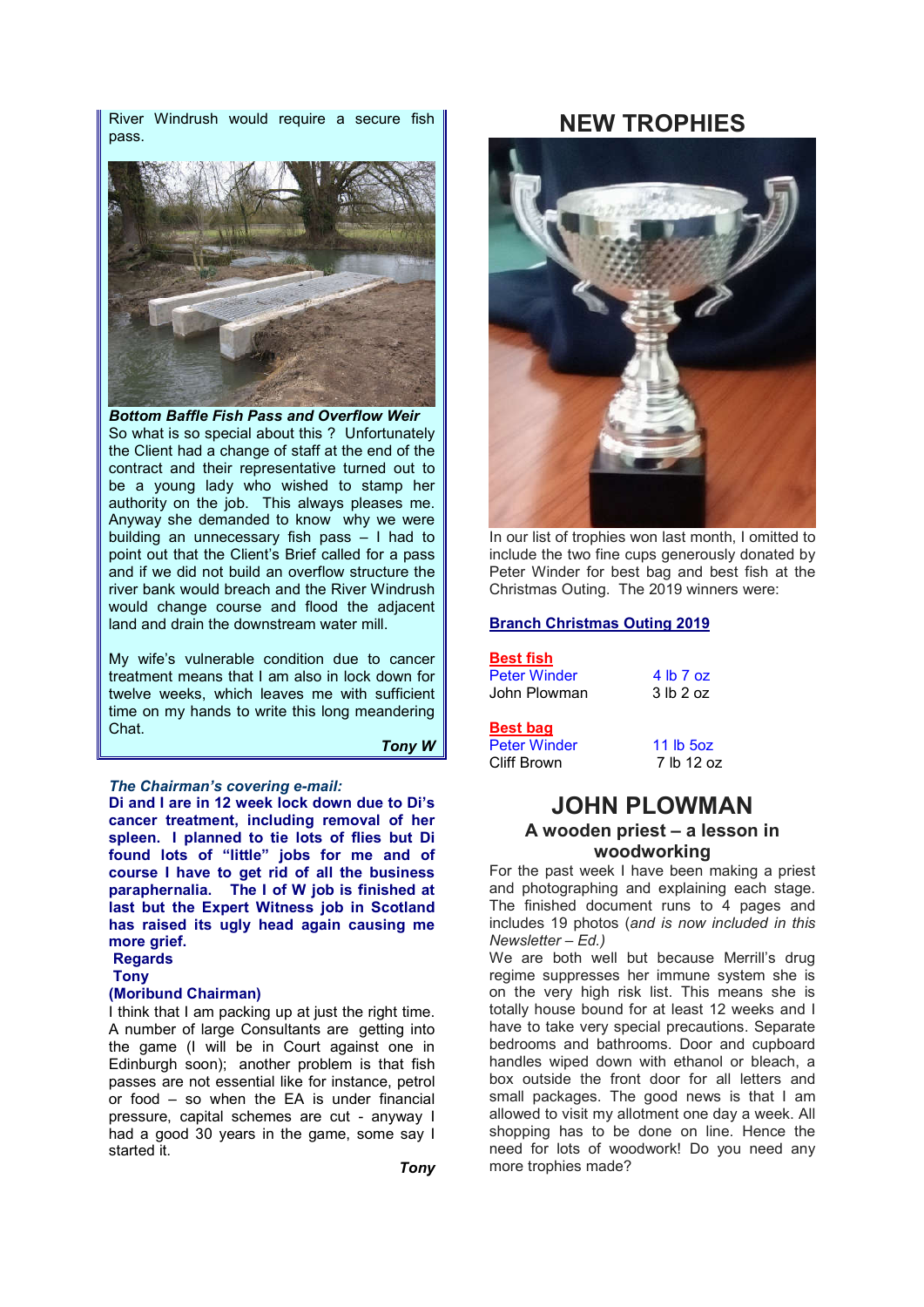#### **MAKING A WOODEN PRIEST** *by John Plowman*

 Now that all fishing outings are banned and I am locked in for 12 weeks (as no doubt some of you) I hope that following will entertain you. I will leave fly dressing instruction to those who are much better than me for I can claim to be a better than average woodworker.

 The aim is to make a wooden priest that is both decorative and functional. The handle must be light, strong, non-slip and attractive. The head must be shock resistant and heavy. All of it must be waterproof. The woods I have chosen are English yew for the handle, mahogany for the head and one collar and box for second collar.

The first picture shows them all. The steel rule is six inches long so you can see the scale.





The second photo. shows the roughing gouge ready to take the bark off the yew handle.





Picture 3 shows all pieces prepared: top-yew, mid-mahogany, lower-box.

 The next stage is to hold the mahogany head in the lathe jaws and drill a 15mm dia. hole using a forstner bit. (photo. 4)

Before the head is removed from the lathe a 6mm thick slice is cut off to make a collar. The same thing is done with the second box collar.Photo.5 shows them both.



Photo. 6 show the two collars placed next to the head and a depth gauge inserted to measure the depth of the 15mm hole.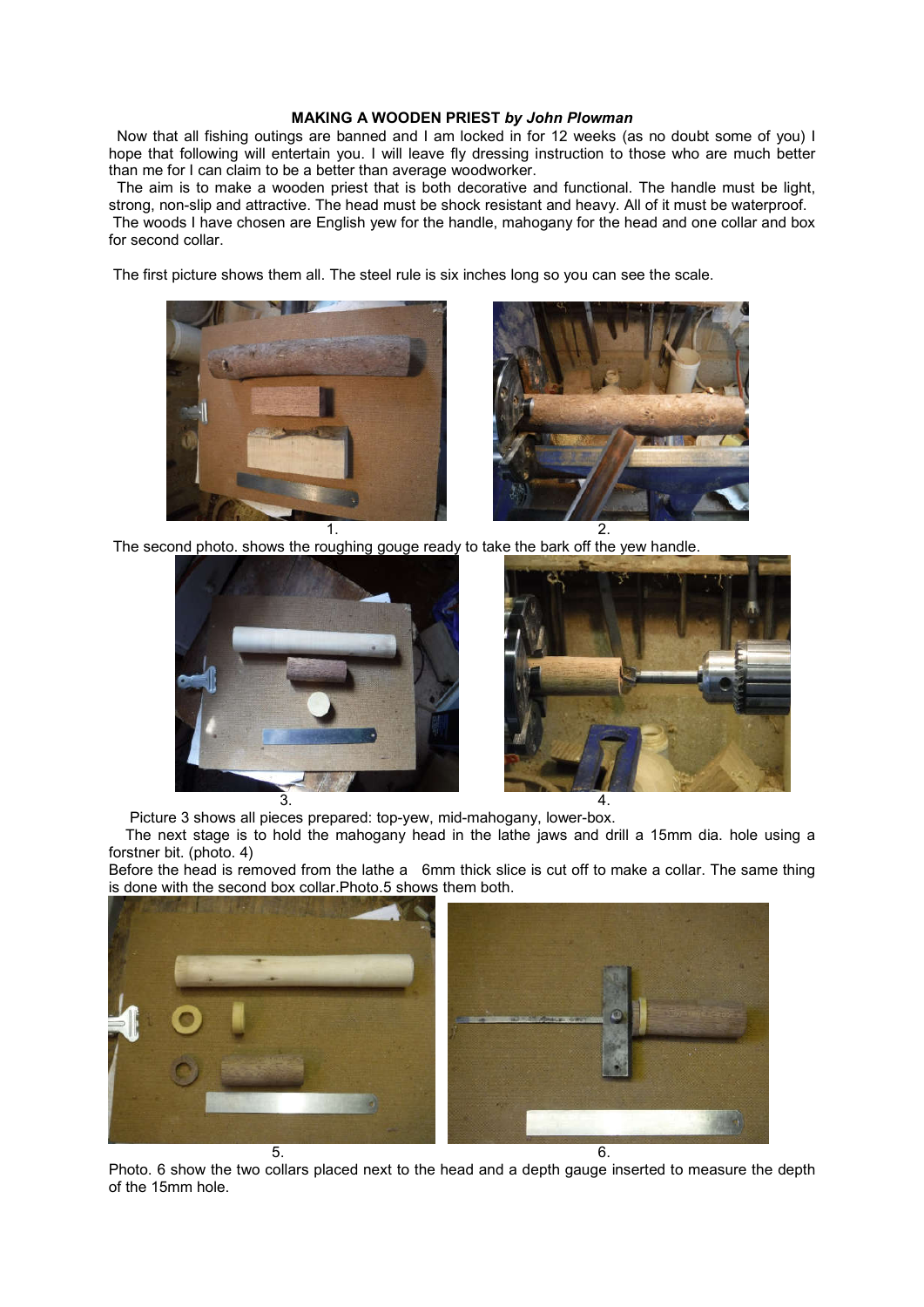

 The handle is now returned to the lathe and a 15mm dia. spigot is turned used a spindle gouge. The length of the spigot is 12mm less than the depth of the hole to allow space for a lump of lead to be inserted in the head. Photos 8 and 8a show the pieces loosely assembled

.Next step is to cut a 12mm wide strip of lead and roll it Swiss Roll style to be a tight fit inside the mahogany priest. (You can see the two collars in the background of the photo.9)



The lead is inserted and the two collars and head are assembled to check dimensions before glueing. If all is OK then everything is glued and returned to the lathe to be clamped until the glue has set (photo.11)



The final stage is shaping the assembly into the final priest. There are three sections to this: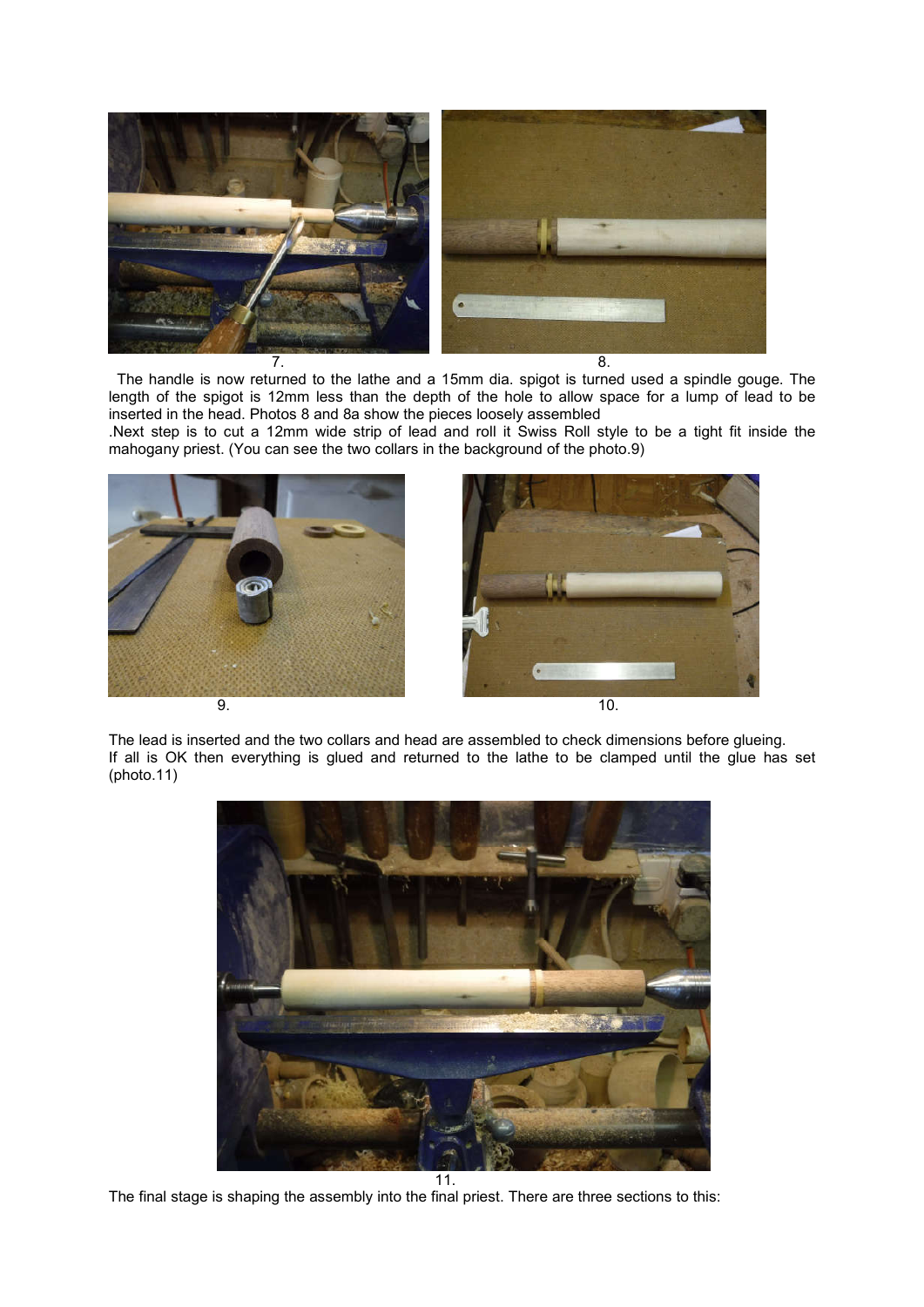(a) the head (b) the central shaft and (c) the handle with its grips.

 Next comes the shaping of the priest. First the head:12 (note the scrap piece at the left end). Next the shaft:13. The knots add a feature but make the turning tricky. Finally the handle:14 (again note the scrap piece at the right end)



We are almost complete. Photo 15 shows a pair of dividers marking the position of the grip grooves in the handle. After the first two grooves are scratched the divider points are moved on to give equal spacing then a shallow "U" shaped grove is cut at each mark. Photo 16. The scrap piece is reduced. Photo17.



The lathe is set to high speed and the dust extractor is turned on and working with five grades of abrasives from coarse to very fine the final finish is done and ready for its first coat of wood oil 18.





 Photo 19 shows the finished priest with the ends trimmed, two more coats of oil and a brass ring fitted. When we next meet I intend to auction this for Sussex FDG members only when, if required, I will burn the initials of the successful buyer into the shaft. All proceeds to Sussex FDG funds. (provided committee agrees)<br>John Plowman (April 2020) **John Plowman (April 2020)** 

## **WELLSY'S FISHING QUIZ**

As we have some rather nice stuff collected for the Brass Monkeys languishing in my garage (includes Armagnac , Prosecco, wine and beer – I will probably have eaten the chocolate) we

thought it might be nice to use them as prizes in a series of quizzes over the next few months newsletters.

If you send your answers to me at wellsywells@btinternet.com (or by post-see booking forms for address) I will draw the winner each month from the correct entries and we will give out prizes when we eventually meet for the Rod Raffle / Prize Giving, ,hopefully in the autumn.

It would be nice to think that people would dredge answers from their capacious brains rather than use the tinterweb. Good Luck.

Alan

I will publish the answers and the name of the winning entrant in next month's newsletter

## **SO HERE'S THE FIRST SET OF QUESTIONS:**